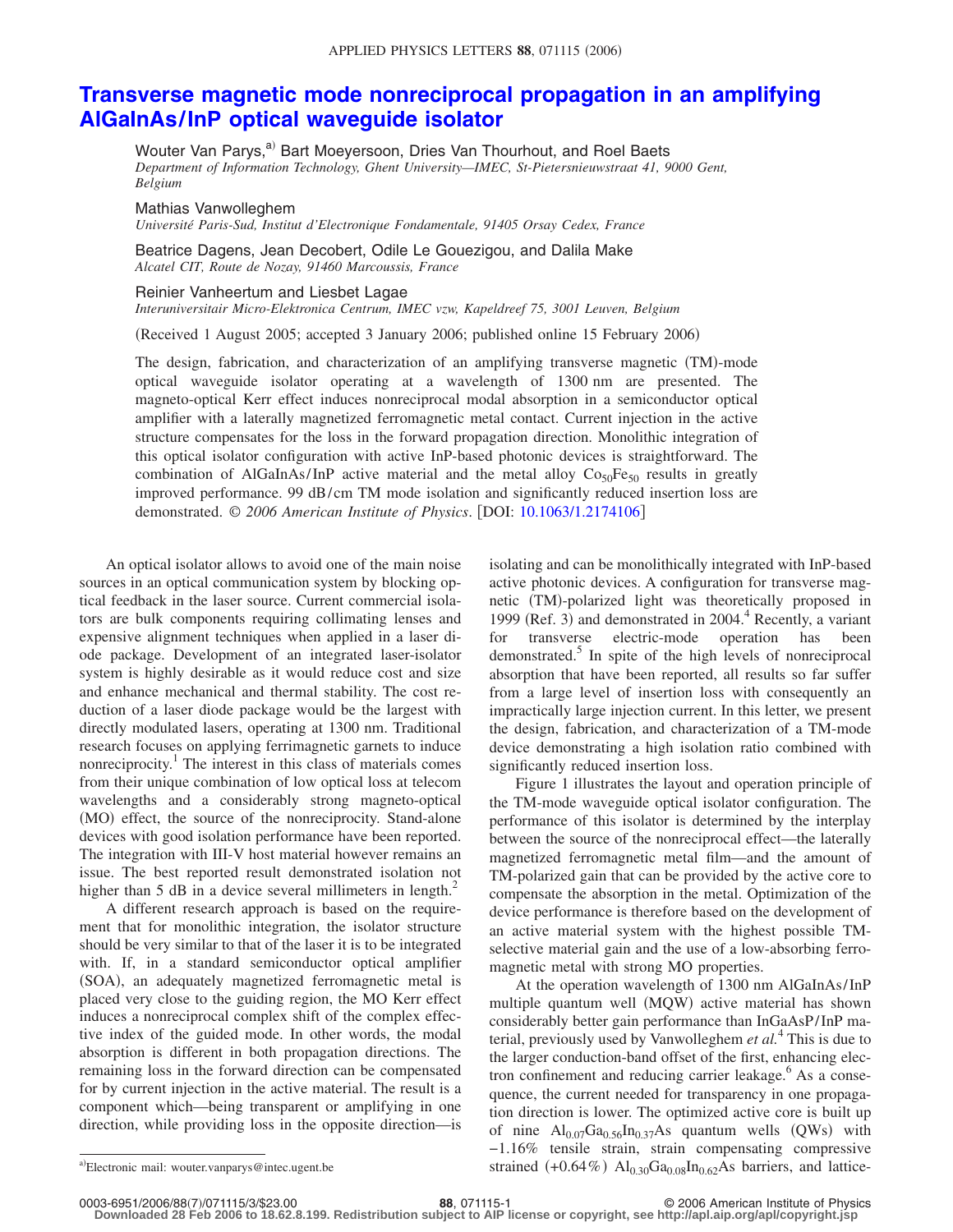

FIG. 1. Schematic layout (top) and operation principle (bottom) of the TMmode optical waveguide isolator;  $n_{\text{eff}}$  is the (real) effective index and  $\alpha_{\text{eff}}$  is the effective modal loss of the guided mode.

matched  $In_{0.86}Ga_{0.14}As_{0.32}P_{0.68}$  separate confinement heterostructure (SCH) layers. The built-in tensile strain provides TM-selective material gain while suppressing TE gain. Experimental determination of the gain-current density relation of the active material was done on six QWs broad-area (BA) lasers (Fig. 2), indicating a room-temperature transparency current density below 60  $A/cm<sup>2</sup>$  per well.<sup>7</sup>

In this device configuration, the ferromagnetic metal film fulfills two functions: It is the source of the MO nonreciprocal effect and it provides the electric contact for the underlying SOA. The optical (complex refractive index, *n*) and MO (off-diagonal element of the dielectric tensor,  $\varepsilon_{xz}$ ) constants of several candidate materials have been measured at the wavelength of 1300 nm. While previously  $Co<sub>90</sub>Fe<sub>10</sub>$  has been used as the ferromagnetic material, $4$  these measurements have indicated that the optical and MO properties of the equiatomic  $Co<sub>50</sub>Fe<sub>50</sub>$  alloy are far better suited for the optical isolator. For  $Co<sub>90</sub>Fe<sub>10</sub>$ , the extracted parameter values are  $n_{\text{Co90Fe10}}$ =4.65-*j* 4.83 for the complex refractive index and  $\varepsilon_{xz\text{C090Fe10}}$ =−1.05−*j* 1.70 for the MO constant, while for Co<sub>50</sub>Fe<sub>50</sub> $n_{\text{Co50Fe50}}$ =3.23−*j* 4.54 and  $\varepsilon_{xz}$  <sub>Co50Fe50</sub>=-1.70 − *j* 1.70. In all optical and MO characterization experiments, the  $exp(+j\omega t)$  sign scheme is used.<sup>8</sup> The latter material thus





TABLE I. Details of the layer structure with the optimized thickness values.

| Layer          | Material                              | Thickness (nm)    |
|----------------|---------------------------------------|-------------------|
| Contact        | $In_{0.54}Ga_{0.46}As$                | 15.0              |
| Contact        | $In_{0.81}Ga_{0.19}As_{0.41}P_{0.59}$ | 100.0             |
| Cladding       | InP                                   | 280.0             |
| <b>SCH</b>     | $In_{0.86}Ga_{0.14}As_{0.32}P_{0.68}$ | 15.0              |
| <b>Barrier</b> | $Al_{0,30}Ga_{0,08}In_{0,62}As$       | 20.0              |
| Well           | $Al_{0.07}Ga_{0.56}In_{0.37}As$       | $10.0 \times 9.0$ |
| <b>Barrier</b> | $Al_{0,30}Ga_{0,08}In_{0,62}As$       | $20.0 \times 9.0$ |
| Cladding       | InP                                   | 1000.0            |
| Substrate      | InP                                   |                   |

combines a lower optical absorption with a higher MO strength. A low-absorbing semiconductor contact layer structure has been developed to achieve an ohmic electric contact. A hybrid quaternary/ternary  $p^+$ -doped  $(N_{\text{Be}}=2.0\times10^{17}$ cm<sup>-3</sup>/3.0×10<sup>19</sup>cm<sup>-3</sup>) In<sub>0.81</sub>Ga<sub>0.19</sub>As<sub>0.41</sub>P<sub>0.59</sub>/In<sub>0.54</sub>Ga<sub>0.46</sub>As bilayer with only a thin absorbing In<sub>0.54</sub>Ga<sub>0.46</sub>As ( $\alpha_{1300 \text{ nm}}$ )  $\approx$  1.5  $\mu$ m<sup>-1</sup>) (Ref. 9) top layer provides low contact resistivity combined with minor shielding of the guided mode from the metal.

One-dimensional (1D) simulations with CAMFR,  $^{10}$  extended with a perturbation-based algorithm for MO waveguide calculation, $11$  have been used for the design of the geometric device parameters. The experimental gain-current density relation of the active material and the measured material properties of  $Co<sub>50</sub>Fe<sub>50</sub>$  served as the input parameters. The thicknesses of the InP cladding layer and the SCH layers influence both the modal overlap with the ferromagnetic metal and the confinement in the active core and, as such, determine the actual device performance. As an optimization strategy, we chose to use the parameter combination that results in maximum nonreciprocity for a given transparency current density of 10  $kA/cm<sup>2</sup>$ . In Table I, the designed layer structure with its optimized thickness values is given. The corresponding theoretical isolation ratio equals 152 dB/cm.

The device was grown with metalorganic vapor phase epitaxy on a  $n^+$ -S-doped InP substrate  $(N_s=3.0$  $\times 10^{18}$  cm<sup>-3</sup>). The layer structure consists of a Si *n*-doped  $(N_{Si}=10^{18} \text{ cm}^{-3})$  InP cladding layer, the nonintentionally doped optimized active core topped with a 280 nm thick Be *p*-doped InP cladding  $(N_{\text{Be}}=5.0\times10^{17} \text{ cm}^{-3}\rightarrow 2.0$  $\times$  10<sup>18</sup> cm<sup>-3</sup>) and the optimized contact structure. The sputter-deposited 50 nm thick  $Co<sub>50</sub>Fe<sub>50</sub>$  film, capped with a 40 nm/150 nm Ti/Au protective bilayer, was patterned into 2.5  $\mu$ m wide stripes with standard lift off. Ridge waveguides were defined with  $CH_4$ :  $H_2$  plasma reactive ion etching using these metallic stripes as an etch mask. With this technique, full covering of the ridge with metal is achieved. Processing imperfections caused the actual stripe width to be considerably larger, resulting in wider  $(3.2 \mu m)$  and, hence, laterally bimodal ridge waveguides.

Extraction of the isolation strength of the fabricated devices is done by comparing transmitted TM-polarized optical power for magnetization of the ferromagnetic contact in both lateral directions—switching the lateral magnetization direction in the metal film is equivalent to switching between forward and backward propagation direction. TM-polarized incident light from an external cavity tunable laser (6 dBm output power) is coupled to the waveguide, with the wave-